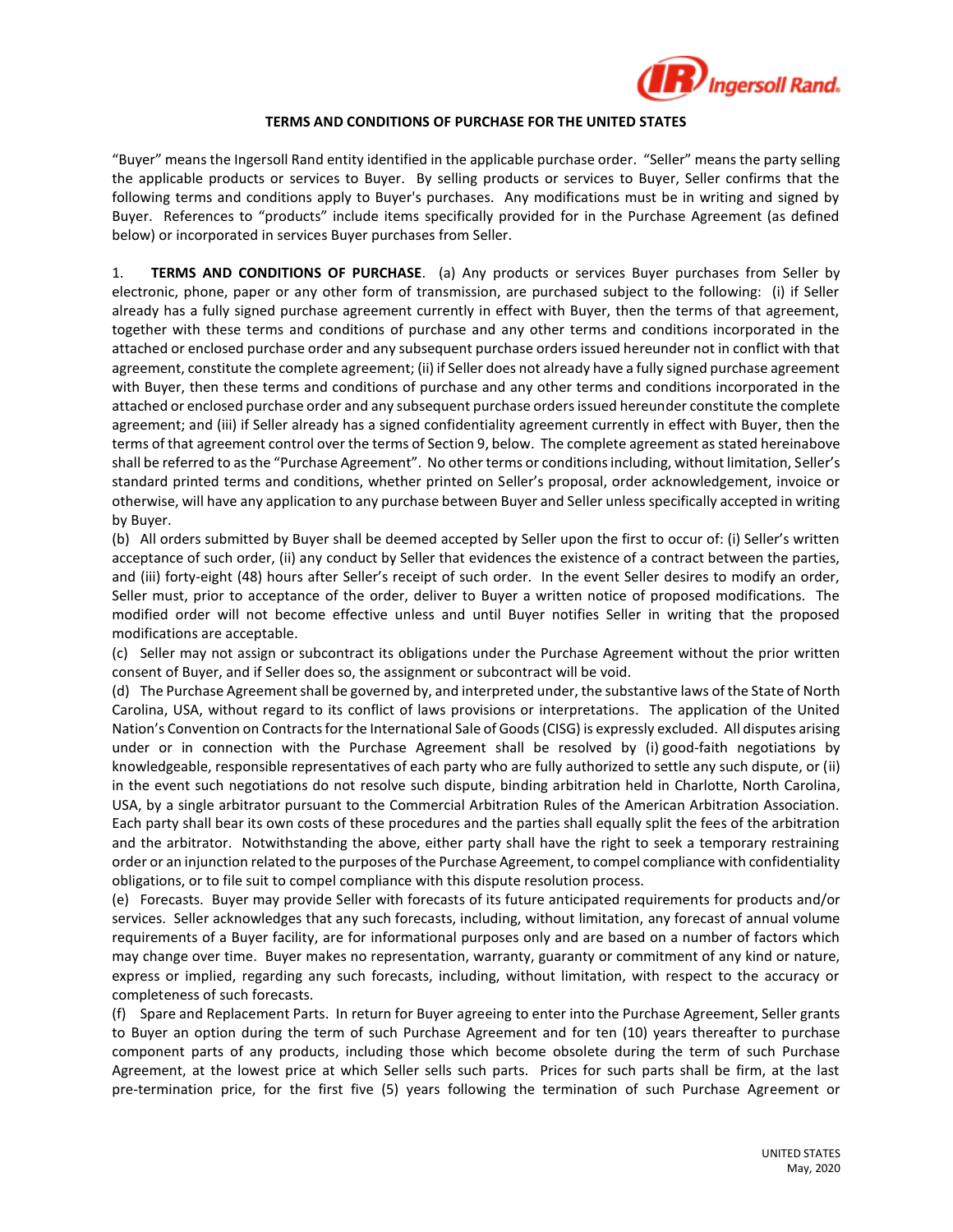obsolescence of such product, as applicable, except for and only to the extent changes are required by cost differences in packaging.

(g) If any provision or part of a provision of the Purchase Agreement is found to be illegal, invalid or unenforceable under any applicable law, such provision or part of a provision shall, insofar as it is severable from the remaining terms, be deemed omitted from Purchase Agreement and shall in no way affect the legality, validity or enforceability of the remaining terms.

2. **PRICING; PAYMENT**. (a) Unless otherwise provided elsewhere in the Purchase Agreement, prices are: (i) stated in U.S. dollars; and (ii) not subject to increase for the duration of the Purchase Agreement. No extra charges of any kind will be allowed unless specifically agreed to by Buyer in writing.

(b) Unless prohibited by law, Seller will separately indicate on its invoices any taxes imposed on the sale or delivery of products or services.

(c) Unless otherwise provided elsewhere in the Purchase Agreement, payment terms shall be one hundred five (105) days following the date of Buyer's receipt of conforming invoice and related products and/or services. Buyer may, at its option, make payment by check, bank transfer payable to a designated EFT or wire address. Buyer's part number and order number must appear on all shipping papers, invoices, parcels and containers. Invoices will be submitted by Seller to the location indicated on the order and shall include the order number, part number/product description, unit price, and name of person or party issuing the order. Buyer shall have the right (but no duty) to withhold payment for any amounts in dispute.

(d) Buyer will be responsible for all sales, use, and similar taxes (excluding taxes based on or measured by the net income, net worth or gross receipts of Seller) imposed as a result of the sale of products or services. With notice to Seller, Buyer may pay such taxes directly to the taxing authority where allowed by law. Seller shall remit all taxes paid by Buyer to the appropriate taxing authority. Upon Buyer's request, Seller will provide written evidence that Seller is properly licensed to collect the taxes paid by Buyer.

(e) If the Purchase Agreement obligates Buyer to buy a percentage of its product requirements from Seller, reasonable amounts of product purchased from a third party supplier for purposes of qualifying such products shall be deemed excluded from Buyer's requirements and can be used by Buyer for commercial production and sale.

3. **TRANSPORTATION; DELIVERY**. (a) Delivery dates are firm and TIME IS OF THE ESSENCE WITH RESPECT TO DELIVERY. Seller will promptly notify Buyer in writing if Seller anticipates difficulty in complying with a required delivery date and will use all commercially reasonable efforts to meet the required delivery date. Buyer has no obligation to accept deliveries that are not made on the required delivery date. If Seller fails to meet a required delivery date, Buyer may procure replacement products or services. Seller will be responsible for all costs incurred by Buyer as a result of early or late deliveries. If Seller has to use premium freight, Seller will notify Buyer in writing of the type and monetary value of the premium freight used (for Buyer's records).

(b) Unless otherwise provided elsewhere in the Purchase Agreement, delivery will occur, and title and risk of loss will transfer, when: (i) with respect to product not incorporated into services, upon delivery to and acceptance by, Buyer and (ii) with respect to product incorporated into services, the completed services have been accepted by Buyer.

(c) The products shall be suitably packed and prepared for shipment to secure lowest transportation rates (unless a premium method is specified on the face hereof) and to comply with carrier and packaging regulations, including the International Standard for Phytosanitary Measures for wood used in packaging. Unless expressly agreed to by an authorized representative of Buyer, no charges shall be allowed for packing, crating, freight express, or cartage. Buyer may select the mode of transportation, the routing of, and the carrier for the products. Exceptions to stated routings and terms must be secured from an authorized representative of Buyer, and Seller shall be liable for excess transportation costs resulting from any deviation from Buyer's instructions.

(d) Products shall be delivered by Seller to Buyer's place of business from which the products were ordered, unless otherwise specified in the purchase order. Unless Buyer instructs otherwise, shipments with the same ship to address must be combined for the lowest freight rates. Seller shall not send partial shipments unless authorized.

(e) Unless otherwise agreed in writing, all shipments shall be F.O.B. Buyer's destination. The party bearing the risk of loss shall be responsible for providing adequate insurance on shipments.

(f) Buyer's weight and count shall be conclusive, and Buyer shall have no liability for payment for products delivered in excess of the quantity specified herein unless Buyer elects to keep such excess, and then Buyer shall be liable only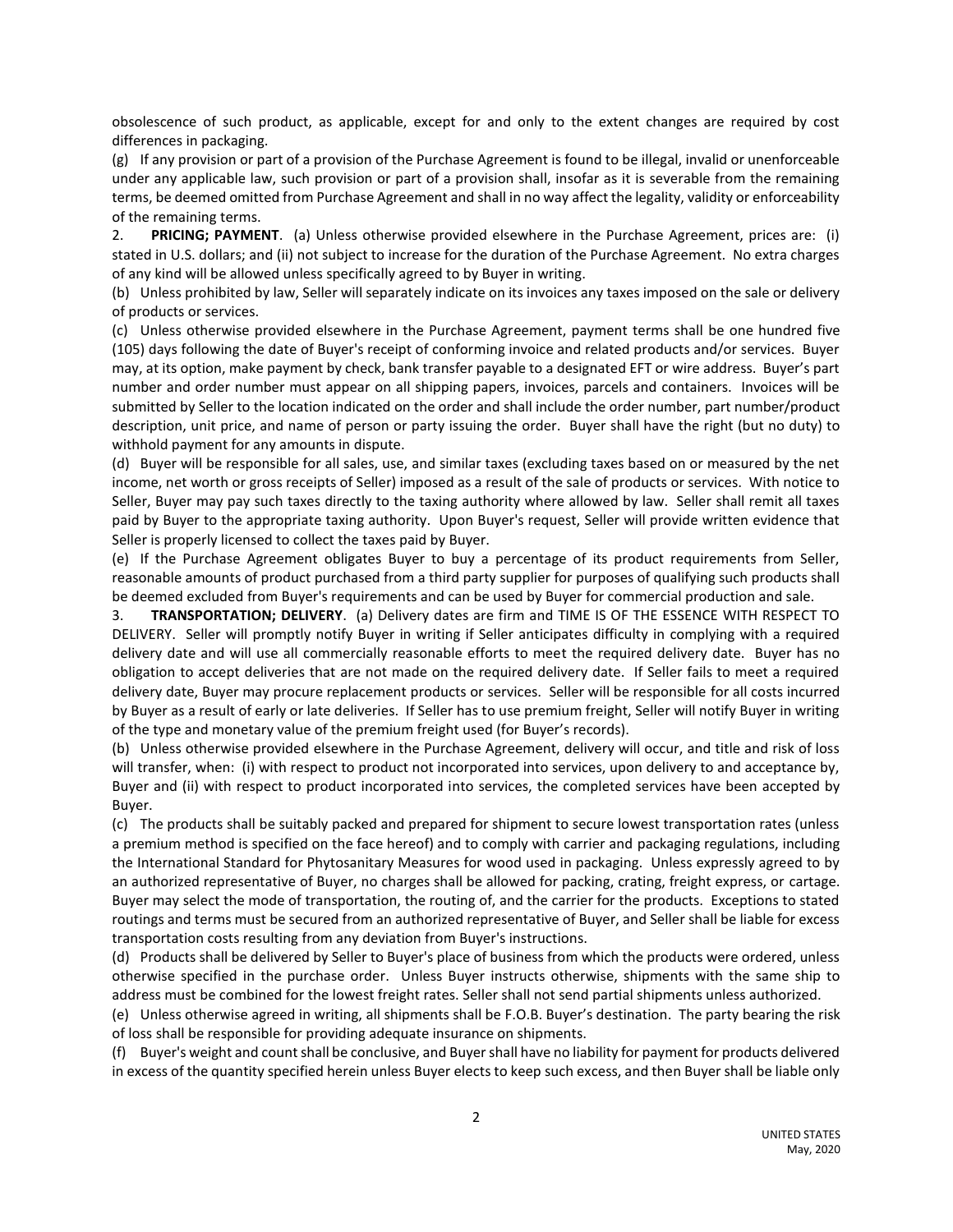for the price thereof and not any incremental freight expenses. Such excess products shall, at Buyer's option, be subject to rejection by Buyer and redelivery to Seller at Seller's expense.

4. **INSPECTION; REJECTION; REVOCATION OF ACCEPTANCE**. (a) Buyer may inspect and test all products and services and all materials, equipment and facilities utilized by Seller in producing products or providing services for Buyer. Seller will maintain an inspection and testing system for the same that is acceptable to Buyer and will keep records of all inspection and testing data and, with respect to products, samples of each lot shipped, for two (2) years after delivery. Unless otherwise agreed by Buyer in writing, Seller will deliver to Buyer a certificate of analysis as to specifications approved by Buyer with respect to each product lot shipped.

(b) After receipt of the products, Buyer shall have a reasonable time, but not less than ten (10) days, in which to inspect and accept or reject the products, and payment for the products shall not constitute acceptance. Buyer reserves the right to reject products not conforming to the Purchase Agreement. Unless specifically agreed otherwise, rejected products shall be returned to Seller for full credit or replacement, at Seller's risk and expense, including transportation costs both ways. Buyer may, at its option, purchase substitute products in lieu of the rejected products, with Seller being responsible for all resulting excess costs, including, without limitation, any increase in the price paid for the products and any expenses to expedite routing of the substitute products. Acceptance by Buyer of part of the products shall not bind Buyer to accept the remainder. Acceptance of all or a part of the products shall not deprive Buyer of the right to revoke acceptance and return any part of the products or the right to make a claim for damages because of the failure of the products to conform to the Purchase Agreement by reason of defects or other breach of warranty or by reason of damage caused by improper packing. Buyer shall not be liable to Seller for failure to accept the products for causes beyond Buyer's reasonable control.

5. **WARRANTIES**. (a) Seller warrants that all products and services will: (i) be in strict accordance with the specifications, samples, drawings or other descriptions approved by Buyer; (ii) be merchantable; (iii) be free from defects in design, quality, material and workmanship; (iv) meet applicable industrial or governmental safety standards; and (v) to the extent that Buyer relies on Seller to specify the products or services, be fit for their intended purpose. Seller further warrants that all services will be performed in accordance with the standards of care and diligence normally practiced by persons performing similar services and in the best workmanlike manner.

(b) Seller further warrants that all products are free of asbestos and all other hazardous substances and that no claim, demand, or notice has been filed nor any proceeding commenced alleging liability of Seller in connection with the use of asbestos and/or any other hazardous substances relating in any way to the manufacture or sale of the products. Seller shall provide a material safety data sheet for each substance containing a toxic substance that is purchased by Buyer from Seller, and Seller shall affix on each container containing toxic substances the chemical name and the appropriate hazard warning for the use and safe handling of the toxic substance. Seller shall provide other material safety data sheets relating to the products upon request.

(c) Seller further warrants that Seller will have title to the products and the right to sell such products at the time of delivery to Buyer, and that all such products shall be new and unused at the time of delivery to Buyer.

(d) The above warranties will be in effect for the longer of: (i) the duration of any warranty provided by Buyer in connection with Buyer's sale of the final product, which durations are publicly available and will be provided by Buyer upon written request and are INCORPORATED HEREIN BY REFERENCE; or (ii) thirty-six (36) months from the date the related final product is first placed into operation. If any products or services fail to conform to the above warranties Seller, at Buyer's option, will: (i) with respect to products, replace or repair the nonconforming products at Seller's cost; (ii) with respect to services, re-perform all services necessary to correct any such nonconformity at Seller's cost; or (iii) refund the purchase price of the nonconforming products or services and any related costs incurred by Buyer. Any replacement products or services also will be subject to the above warranties and warranty period. The warranty period for repaired products will be extended to account for the time lapsed until the repair was completed. If Seller does not replace, repair or re-perform, as applicable, within a reasonable time after notice, Buyer may do so at Seller's expense.

(e) Seller shall also extend to Buyer the warranties or guaranties, if any, given to Seller by any third party manufacturer of component parts and accessories incorporated into the products sold hereunder. Seller agrees to use its best efforts and will cooperate with Buyer in enforcing any claims against such third party manufacturer(s) for defects that may occur.

(f) Recalls and Field Fix Programs. If at any time a governmental agency of any country, state, province or municipality requires Buyer to conduct a product safety recall or a field fix program, or Buyer voluntarily undertakes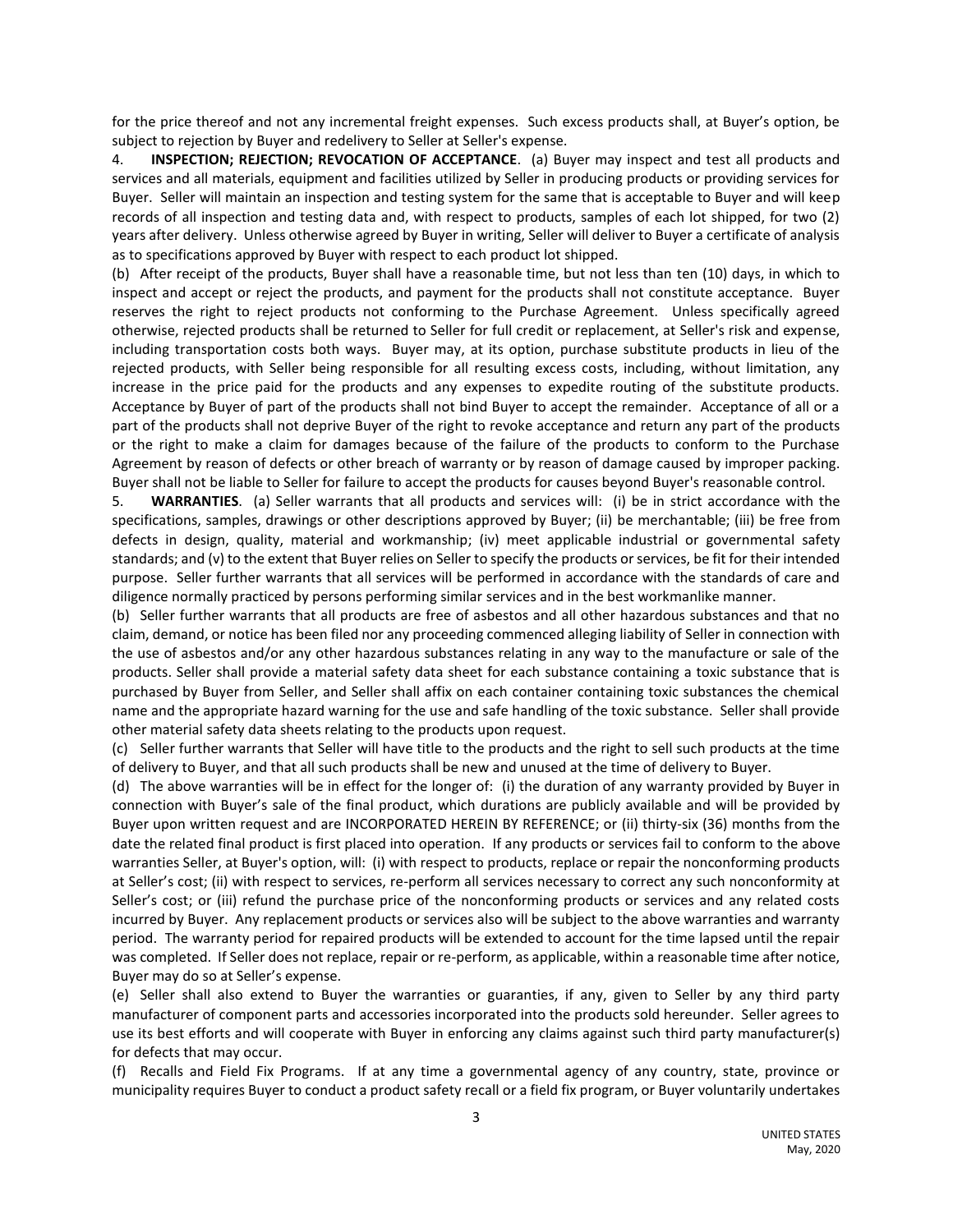such an action, related to the products, Buyer will notify Seller within thirty (30) days of the initiation any such action and Seller shall, at Buyer's option, either repair or replace the related products, and reimburse Buyer for any costs, expenses or damages.

6. **QUANTITY TERMINATION; ORDER CHANGES**. (a) Buyer may, by written notice to Seller, terminate its purchase of any quantity of products or services (i) for convenience, (ii) if Seller fails to complete or deliver any part thereof when required, or (iii) if Seller is in breach of any material term of the Purchase Agreement, including, without limitation, any provision of Sections 8, 9 (or separate confidentiality agreement) or 10 below, immediately prior to the delivery thereof.

(b) If terminating for convenience Seller shall promptly advise Buyer of the quantities of products and raw material on hand or purchased prior to termination and of the most favorable disposition that Seller can make thereof. Seller shall comply with Buyer's instructions regarding disposition of products and raw materials. Seller shall submit to Buyer in writing notice of its intention to submit claims based on such termination within fifteen (15) days from the date of notice of termination, and all such claims shall be made in detail and substantiated by bills, receipts, and similar documents within thirty (30) days thereafter, or such claims shall be waived. Buyer shall pay Seller the order price of finished products accepted by Buyer and the cost to Seller, excluding profits and losses, of work in process and raw materials relating to the order, less the agreed value of any products used or sold by Seller with Buyer's consent. Buyer reserves the right to verify such claims at any reasonable time or times by inspecting and auditing the records, facilities, work, or materials of Seller relating to the order. Buyer will make no payments for finished work, work in process, or raw materials fabricated or procured by Seller unnecessarily in advance or in excess of Buyer's delivery requirements under the order. Notwithstanding the above, payments made under this paragraph shall not exceed the aggregate price specified in the order, less any payments made or to be made. Payment provided under this paragraph shall constitute Buyer's only liability in the event the order is terminated for convenience. To the extent the order covers products normally carried in the inventory of Seller, as distinguished from products specially made to Buyer's specifications, Buyer shall have no liability for any termination of the order, in whole or in part, prior to actual shipment. For any termination for which the notice thereof is sent to Seller after receipt of products by Buyer, liability shall be limited to returning such products and reimbursing Seller the direct cost of handling and transportation.

(c) If termination is due to a failure of completion or delivery or breach of any material term of the Purchase Agreement, no termination charges will apply and Buyer may, in addition to all legal and equitable remedies that may be available to Buyer, procure substitute products or services and Seller will be liable to Buyer for any excess costs incurred by Buyer.

(d) Buyer may at any time, by written notice to Seller, (i) make changes in the drawings, specifications, and delivery schedules and shipping instructions, and/or (ii) increase quantities, under the order. If any such change increases or decreases the cost of performing the order or the time required for its performance, an equitable adjustment in prices and/or delivery schedules shall be agreed between the parties as soon as practicable, but in any event no later than ten (10) days prior to delivery of the products.

7. **TERMINATION OF PURCHASE AGREEMENT**. (a) Buyer or Seller may terminate the Purchase Agreement upon thirty (30) days' prior written notice if the other party breaches any material term thereof provided, however that during such notice period, the party in default may cure its default and thereby abate the termination. In the event Seller has not complied in any respect with Sections 8, 9 (or separate confidentiality agreement) or 10 above, Buyer shall have the right to immediately terminate the Purchase Agreement, without further compensation to the Seller and without Seller's ability to abate the termination. In addition, Seller shall compensate Buyer for any damages suffered by Buyer as a result of Seller's breach of Sections 8, 9 (or separate confidentiality agreement) or 10 above. Buyer may also terminate the Purchase Agreement immediately upon written notice in the event there is a material change in the ownership of Seller or Seller becomes bankrupt or insolvent, suffers a receiver to be appointed, or makes an assignment for the benefit of creditors. After receipt of a notice of termination, the Seller shall immediately: (i) stop work as directed in the notice; (ii) place no further subcontracts or purchase orders for materials, services or facilities, except as necessary to complete the continued portion of the Purchase Agreement; and (iii) terminate all subcontracts to the extent that they relate to the work terminated. Termination of the Purchase Agreement due to Seller's default shall not affect any order that has been dated prior to the date of termination unless otherwise expressly stated by Buyer.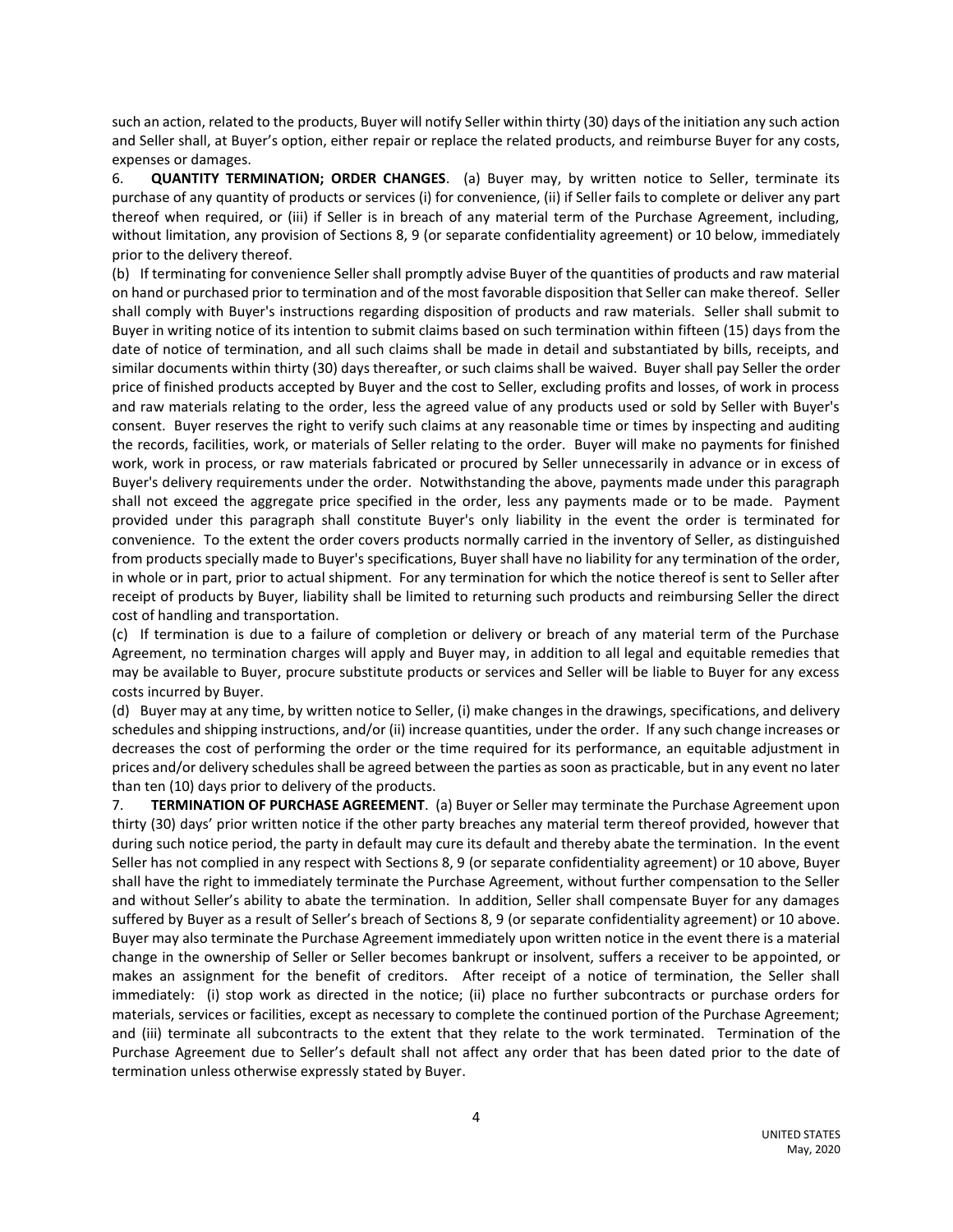(b) Notwithstanding paragraph 7(a), Seller may only terminate a purchase order after giving Buyer reasonable notice of such termination, as well as an opportunity to identify and set up an alternate supplier.

8. **COMPLIANCE WITH LAWS**. (a) General. Seller warrants and agrees that it, and all products and services supplied to Buyer, will comply with all applicable foreign, United States federal, state and local laws, orders, rules, regulations, guidelines, standards, limitations, controls, prohibitions, or other requirements contained in, issued under, or adopted pursuant to such laws, and not take any action that would subject Buyer to penalties under such laws. Delivery of any products or services shall constitute Seller's representation to Buyer that there has been and will be full compliance with all applicable laws and, at Buyer's request, Seller shall certify in writing its compliance with the foregoing:

(b) **Equal Employment Opportunity**. **The parties shall abide by the requirements of 41 CFR 60 1.4(a), 60 300.5(a) and 60 741.5(a). These regulations prohibit discrimination against qualified individuals based on their status as protected veterans or individuals with disabilities, and prohibit discrimination against all individuals based on their race, color, religion, sex, sexual orientation, gender identity or national origin. Moreover, these regulations require that covered prime contractors and subcontractors take affirmative action to employ and advance in employment individuals without regard to race, color, religion, sex, national origin, protected veteran status or disability. The parties further agree to comply with the federal labor law obligations under 29 CFR part 471, appendix A to subpart A. THE FOLLOWING PROVISIONS ARE ALSO INCORPORATED HEREIN BY REFERENCE: 41 CFR § 60 4.3(a) and 41 CFR §§ 60 250.5(a).**

(c) From time to time, at Buyer's request, Seller shall provide certificates to Buyer relating to compliance with any applicable legal requirements.

(d) Seller shall adopt and comply with Buyer's Supplier Code of Conduct ("COC"), which is located at: https://www.irco.com/-/media/files/irco/supplier-code-of-conduct/ir-supplier-code-of-conduct.pdf. THE COC IS INCORPORATED HEREIN BY REFERENCE. Additionally, Seller shall take all reasonable steps necessary to ensure that its sub suppliers and subcontractors comply with the COC. The COC may be amended by Buyer from time to time.

9. **CONFIDENTIAL INFORMATION; OWNERSHIP OF DOCUMENTS AND MATERIALS**. (a) "Confidential Information" means any and all information, in whatever form or format, that Buyer or any of its subsidiaries, or any of their respective officers, directors, employees or agents, discloses in any manner to Seller in connection with the Purchase Agreement, including but not limited to data, technical data, designs, drawings, lists, materials, models, apparatus, sketches, specifications, production or product know-how, and any proprietary information of Buyer's licensors, and any other material or information of a confidential or proprietary nature. Confidential Information shall also include any (i) information relating to an identified or identifiable natural person ("Personal Information"), and (ii) proprietary information of SAP America, Inc. pertaining to licensed R/3 Software and any other enterprise resource planning (ERP) software utilized by Buyer. Confidential Information shall not include information that: (i) is or becomes generally available to the public other than as a result of a disclosure by Seller; (ii) is or becomes available to Seller on a non-confidential basis from a source other than Buyer (provided that such source is not bound by a confidentiality obligation to Buyer); or (iii) is independently developed by Seller without reference to the Confidential Information.

(b) Seller shall, to the same extent and under the same standard of care as it protects its own confidential information but in no event less than a reasonable level of care, treat and handle all Confidential Information in strict confidence and shall not copy, reproduce, reverse engineer, release, disclose or make available, in whole or in part, to any third parties any of the Confidential Information. Seller shall only use Buyer's Confidential Information as instructed by Buyer to complete an order in accordance with and for the duration of the Purchase Agreement. Seller shall restrict disclosure of Confidential Information solely to those of its employees, representatives, agents and subsuppliers who have a need to know for purposes of performance of the Purchase Agreement and shall ensure that each recipient of Confidential Information is aware of and is made subject to substantially similar obligations as in this paragraph 9. All Confidential Information, and all products, inventions, technology or know-how developed with use of Confidential Information or otherwise in connection herewith, is and shall remain the sole property of Buyer (or, where applicable, its licensors), and Seller shall, upon termination of the Purchase Agreement or earlier if so requested by Buyer, promptly return to Buyer all materials containing or reflecting any Confidential Information, or destroy such and so certify to Buyer in writing within five (5) days after receipt of such notice. This paragraph 9 is intended to be interpreted together with the provisions of any other agreements between the parties to provide,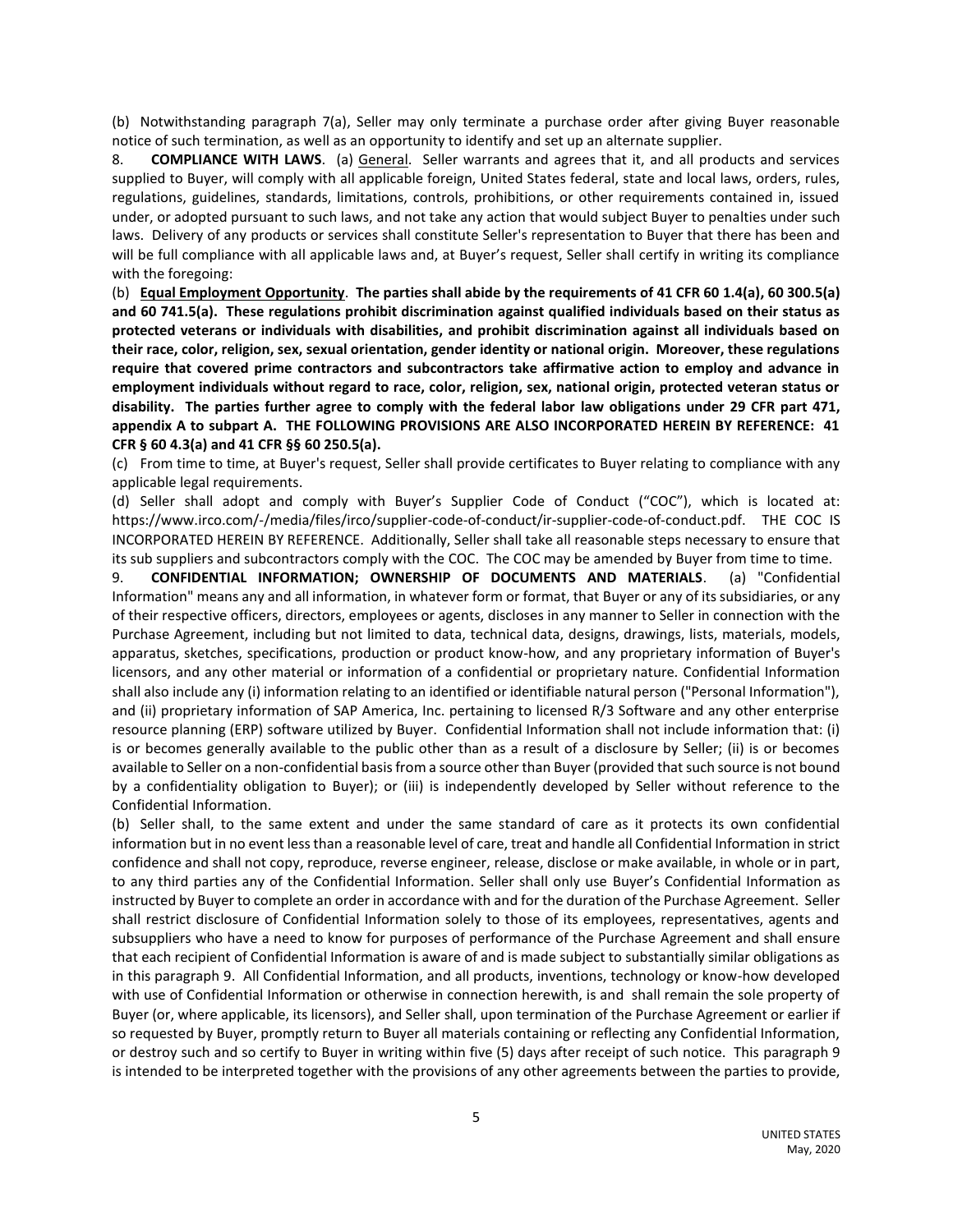to the extent permitted by law, the greatest possible protection for Buyer's confidential information and legitimate business interests.

(c) Seller agrees to use appropriate technical and organizational measures to prevent accidental, unauthorized, or unlawful destruction, modification, disclosure, access, or loss of such Confidential Information (a "Security Breach"). Seller shall immediately inform Buyer of any Security Breach. Seller shall also provide Buyer with a detailed description of the Security Breach, the type of data that was the subject of the Security Breach, the identity of each affected person, and any other information Buyer may request concerning such affected persons and the details of the breach. Seller agrees to take action immediately to investigate the Security Breach and to identify, prevent, and mitigate the effects of any such Security Breach, and to carry out any recovery or other action (e.g., mailing statutory notices) necessary to remedy the Security Breach. The content of any filings, communications, notices, press releases, or reports related to any Security Breach ("Notices") must first be approved by Buyer prior to any publication or communication thereof to any third party. Seller shall pay for or reimburse Buyer for all costs, losses, and expenses relating to any Security Breach, including without limitation, the cost of Notices.

(d) Seller shall comply with and assist Buyer in complying with all applicable laws and regulations pertaining to the processing of Personal Information. Seller shall not transfer Buyer Personal Information internationally without the written permission of Buyer, and any approved transfers shall be pursuant to any applicable transfer requirements. Seller must obtain written permission from Buyer to provide any Buyer Personal Information to any subcontractors. Buyer reserves the right to conduct an on-site verification, with prior written notice, of Seller's compliance with obligation with this paragraph 9 at any time, even after termination of the Purchase Agreement, and Seller agrees to provide access to all concerned facilities, equipment and records necessary to conduct such verification.

(e) Seller will not make any announcement or release any information concerning the Purchase Agreement to any other person or entity, including the press or any official body, except as required by law, unless prior written consent is obtained from Buyer.

10. **INTELLECTUAL PROPERTY INFRINGEMENT**. Seller represents and warrants that the sale or use of the products or services provided to Buyer will not infringe or contribute to the infringement of any patents, trademarks, or copyrights anywhere in the world. Seller shall protect and indemnify Buyer from and against any loss, cost, damage, or expense arising from infringement or alleged infringement of any patent of the United States or foreign letters patent by any of the products or services, and Seller shall defend or settle at its own expense any suit, action, or proceeding brought against Buyer for such infringement. Furthermore, in the event that Buyer should be enjoined in such suit or proceeding from using any of the products or services, Seller, at Buyer's option, shall promptly either (i) secure termination of the injunction and obtain for Buyer the right to use such products without any obligation or liability; (ii) replace such products with non-infringing goods, all at Seller's expense and to Buyer's satisfaction; or (iii) remove such products at Seller's expense and refund to Buyer the amount paid. The provisions of this paragraph shall not apply to claims, demands, suits, or injunctions directly attributable to products manufactured by Seller in accordance with Buyer's specific instructions, specifications, design, or drawings. Seller shall not assert any of its patents or other intellectual property rights against Buyer or Buyer's affiliates or customers worldwide in connection with any use of products or services provided to Buyer in the production, use, preparation, sale, or delivery of, or other action with respect to, the products or services of Buyer or Buyer's affiliates or customers.

11. **QUALITY**. (a) Seller agrees to keep Buyer informed regarding the development of new products and proposed improvements to the products and the development of new processes or improvements to existing processes involved in the manufacturing or performance, as the case may be, of the products and further agrees to provide Buyer adequate support for any new products; provided, however, Seller will not introduce any changes in design, including but not limited to changes in performance, maintenance procedures, interchangeability, reliability, or manufacture compatibility, or manufacturing or performance location, manufacturing process, raw materials or proportions of raw materials used in products delivered to Buyer under the Purchase Agreement unless Seller notifies Buyer in writing of the change at least one hundred eighty (180) days before its implementation and Buyer agrees to the change in writing. Seller will be liable for all losses and damages that Buyer may suffer if Seller does not comply with the requirements of the preceding sentence. At Buyer's request, Seller will provide samples of product produced with the proposed change to test in Buyer's manufacturing process.

(b) Seller will participate in programs implemented by Buyer with respect to quality in manufacturing and delivery of products and services.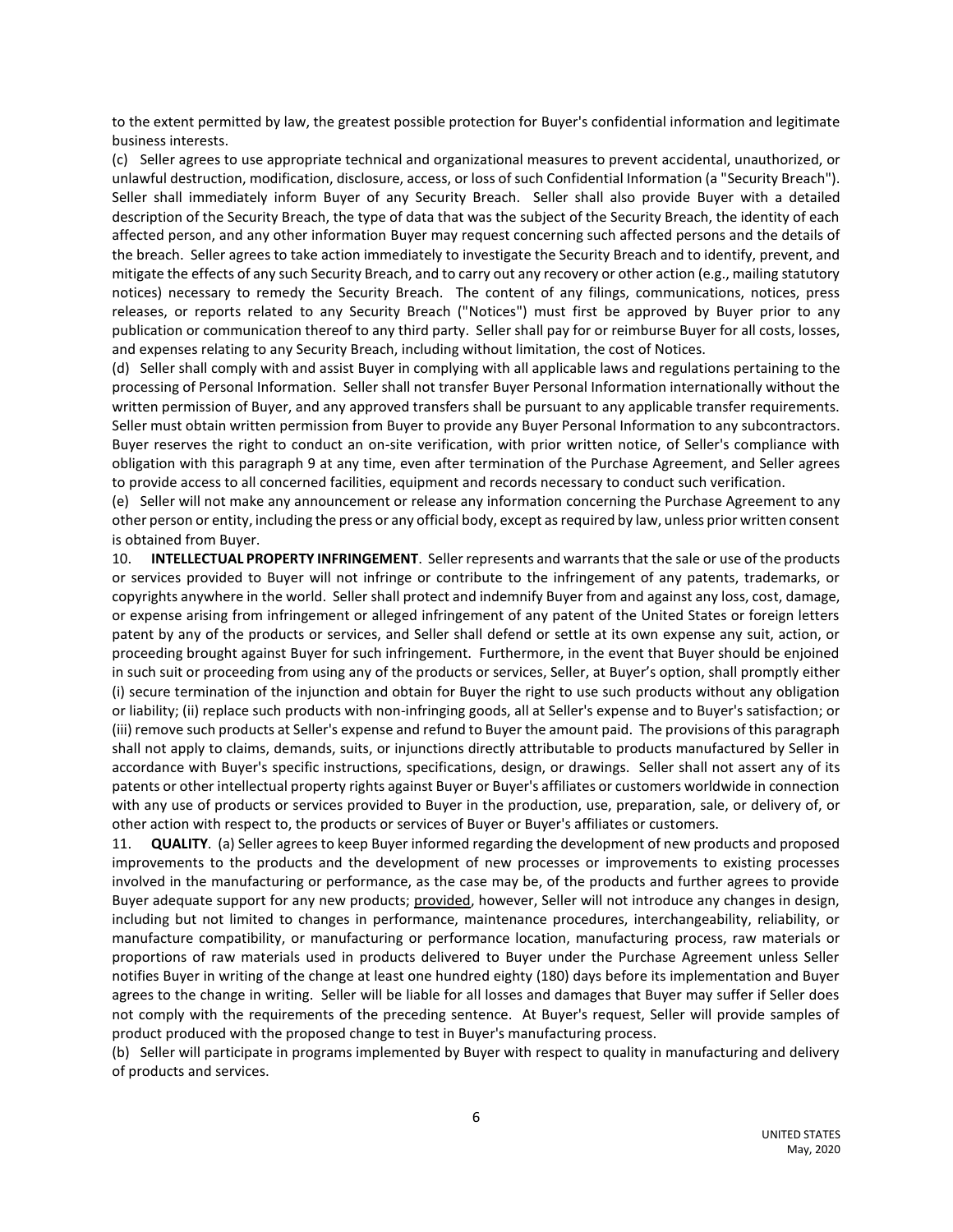(c) Quality Standards. Seller shall comply with the quality standards, which are contained in the Buyer's global supplier quality manual which is available at https://www.irco.com/-/media/files/irco/global-supplier-qualitymanual/global-supplier-quality-manual.pdf, as the manual may be amended by Buyer from time to time (the "Quality Standards"). THE QUALITY STANDARDS ARE INCORPORATED HEREIN BY REFERENCE. Buyer alone shall decide whether Quality Standards are being met. Seller shall maintain and enforce all measures necessary to secure the quality of products and services and the manufacturing process thereof, including but not limited to quality control standards, inspection standards and specifications.

**12. CUSTOMS AND TRADE**. (a) In any case where Buyer agrees to be the importer of record, Seller will provide all information needed to effect customs entry into each country into which the products are to be imported.

(b) Buyer shall have all rights to drawback of duty or taxes paid by Seller in its own country or in any third country where all or part of the work is executed. Seller waives any interest in or rights to such drawback and agrees to provide, at no cost to Buyer, proof of importation and/or re-exportation as the case may be, satisfactory to Buyer and the customs administration, tax collection agency, or other government agency in any country where taxes or duties are paid, as well as to provide any other supporting documentation to enable Buyer to claim drawback of duties and taxes on products or articles manufactured from products provided under the Purchase Agreement.

(c) Seller will accurately indicate the country of origin of the products provided under the Purchase Agreement on the customs invoice and other applicable documentation. Seller will provide certificates of origin relating to such products within the meaning of the rules of origin of the NAFTA preferential duty provisions and execute such other documents as may be necessary for Buyer to claim duty preference under any applicable programs.

13. **SERVICES/LIENS; SITE RULES; INSURANCE**. (a) Seller will obtain from all of its subcontractors waivers and releases of all liens which may be imposed by them against the products provided under the Purchase Agreement or Buyer's premises or the improvements thereon, and Seller will defend, indemnify, and hold harmless Buyer with respect thereto. Buyer has the right to withhold payment for any services until such time as Seller has provided Buyer with signed copies of all required waivers and lien releases.

(b) Seller will conform strictly to all of Buyer's site rules and regulations when performing services on Buyer's premises, including but not limited to Buyer's requirements for background screening contingent workers. It is Seller's obligation to obtain a copy of Buyer's site rules.

(c) In addition to any insurance requirements set forth in a fully signed purchase agreement currently in effect between Seller and Buyer, Seller shall maintain in force standard liability insurance of the type and in such amounts as reasonably satisfactory to Buyer and shall furnish Buyer, at any time upon request, with a certificate of insurance that shall provide for Buyer to receive at least 30 days' prior written notice of modification, non-renewal, cancellation or termination.

(d) It is agreed that Seller, in rendering any services on Buyer's premises, will be an independent contractor and that neither Seller nor any principal, partner, agent or employee of Seller is the legal representative of Buyer for any purpose whatsoever and has no right or authority to assume or create, by action, in writing or otherwise, any obligation of any kind, express or implied, in the name of or on behalf of Buyer and neither Seller nor any principal, agent or employee of Seller shall be entitled to or be eligible to participate in any benefit program extended by Buyer to its employees.

(e) All Seller's employees providing services under the Purchase Agreement must be authorized to work in the jurisdiction where the services are performed.

14. **INDEMNIFICATION**. Seller will fully defend, indemnify, hold harmless and reimburse Buyer, its officers, directors, shareholders, affiliates, subsidiaries, employees, agents, customers and assigns from and against all claims, suits, actions, proceedings, damages, losses and expenses, including attorneys' fees, arising out of, related to, or resulting from: (a) any breach of any representation, warranty, certification, covenant or agreement made by Seller in the Purchase Agreement; (b) any negligence or willful misconduct of Seller or its agents or subcontractors in connection with performance under the Purchase Agreement; (c) any litigation, proceeding or claim by any third party relating to the obligations of Seller under the Purchase Agreement; (d) any violation of law by Seller, its employees, agents, affiliates, contractors or subcontractors and (e) Seller's use, control, ownership, or operation of its business and facilities, except to the extent caused by the negligence of Buyer. Seller agrees to include this Indemnification provision in any subcontracts issued hereunder.

15. **BUYER'S PROPERTY**. (a) All property of Buyer furnished or made available to Seller for performance of work under the order, including, but not limited to, materials, tools, tooling, special tooling (as defined below), equipment,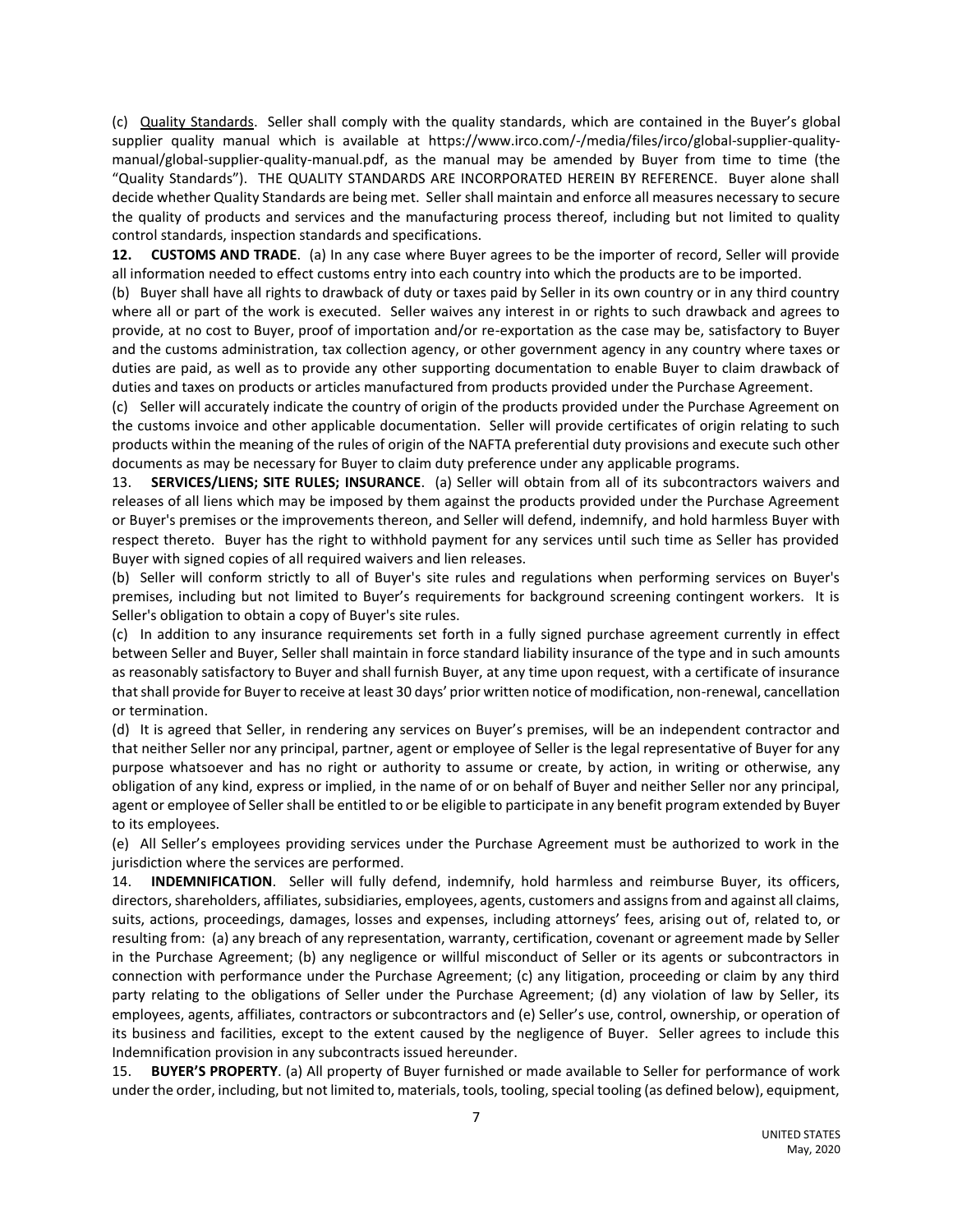and replacements thereof, shall remain the property of Buyer, shall be segregated from Seller's property and be individually marked and identified as Buyer's property and shall be promptly returned to Buyer at its written request, or upon termination, cancellation, or completion of the order. Seller shall maintain and keep up-to-date a list of all such property, and shall furnish the list to Buyer upon request. Such property, including, without limitation, special tooling, shall be used exclusively for performance under the order and Seller agrees to: (i) maintain such property in good condition and assume all risks and liability for loss or damage thereto excepting normal wear; (ii) purchase insurance to cover the replacement cost thereof, with the proceeds payable to Buyer, and furnish Buyer evidence of such insurance upon request; (iii) permit inspection of such property by Buyer during normal business hours; (iv) at Buyer's request, furnish detailed statements of such inventory; and (v) fully cooperate and assist Buyer in any effort by it to obtain possession of such property through court proceedings or otherwise.

(b) Before commencing work under the order, Seller agrees to obtain Buyer's prior written approval for the purchase of any special tooling, describing in detail in such request each item and its price. Upon completion, cancellation, or termination of the work for which such special tooling is required, Seller shall prepare a list of products for which special tooling has been used, together with a detailed listing in a form acceptable to Buyer of the special tooling, including each item's unamortized cost and fair market value, and shall upon request by Buyer, in its sole discretion, transfer title to the special tooling to Buyer, by written assignment, free and clear of liens and encumbrances, in exchange for the lesser of the tooling's unamortized cost or fair market value, and shall transfer possession of the special tooling to Buyer, except that Buyer shall be under no obligation to purchase such special tooling. Buyer reserves the right to dispose of special tooling without taking possession thereof and to receive any salvage or resale revenues resulting therefrom. Seller agrees that Buyer shall have the right to enter Seller's premises for the purpose of obtaining possession of any special tooling.

(c) As used herein, "special tooling" means all patterns, dies, fixtures, molds, jigs, models, gauges, inspection devices, special cutting tools, special test devices, drawings, and templates, and any replacements thereof, which, prior to the date of the order, were not owned or used by Seller and which Seller has been or will be required to acquire and use solely for the purpose of furnishing products under the order. Special tooling does not include tools, capital items, or property owned by or furnished by Buyer.

16. **SET-OFF**. Buyer may set off any amount owing at any time from Seller to Buyer or any of its affiliated companies against any amount payable at any time by Buyer under the Purchase Agreement.

17. **FORCE MAJEURE**. (a) Any non-performance or delay in performance of any obligation of Seller or Buyer under the Purchase Agreement will be excused to the extent such failure or non-performance is caused by "Force Majeure." "Force Majeure" means any cause preventing performance of an obligation under the Purchase Agreement which is beyond the reasonable control of the Seller or Buyer, and which, by the exercise of due diligence, could not be overcome, including without limitation, fire, flood, sabotage, shipwreck, embargo, explosion, accident, riot, epidemic, pandemic, acts of a governmental authority, and acts of God. In no event shall Seller's ability to sell products or services at a better price or Seller's economic hardship in buying raw materials necessary to manufacture products at a commercially reasonable price constitute Force Majeure.

(b) If Buyer or Seller is affected by Force Majeure, it will (i) promptly provide notice to the other party, explaining the full particulars and the expected duration of the Force Majeure and (ii) use its best efforts to remedy the interruption or delay if it is reasonably capable of being remedied. In the event of Force Majeure, deliveries or acceptance of deliveries of products or services which have been suspended will not be required to be made up on the resumption of performance and, to the extent not otherwise permitted under the Purchase Agreement, Buyer will have the right to purchase products and services from other sources during the period of Force Majeure. If a Force Majeure extends for more than sixty (60) days, the Purchase Agreement may be terminated upon written notice by the party not declaring Force Majeure without any liability on its part.

(c) If a Force Majeure compels Seller to allocate deliveries of products or services, Seller will make such allocation in a manner that ensures Buyer at least the same proportion of the Seller's total output as was purchased by Buyer prior to the Force Majeure. Seller will use best efforts to source products or other items, at Seller's expense, from its own or its affiliates' global operations or the market in order to meet Buyer's required delivery dates.

18. **ACCESS AND AUDIT**. In order to assess Seller's work quality and compliance with the Purchase Agreement, Seller will permit Buyer reasonable access to (i) all locations where work is performed in connection with the products or services provided for in the Purchase Agreement, and (ii) Seller's books and records relating to the Purchase Agreement.